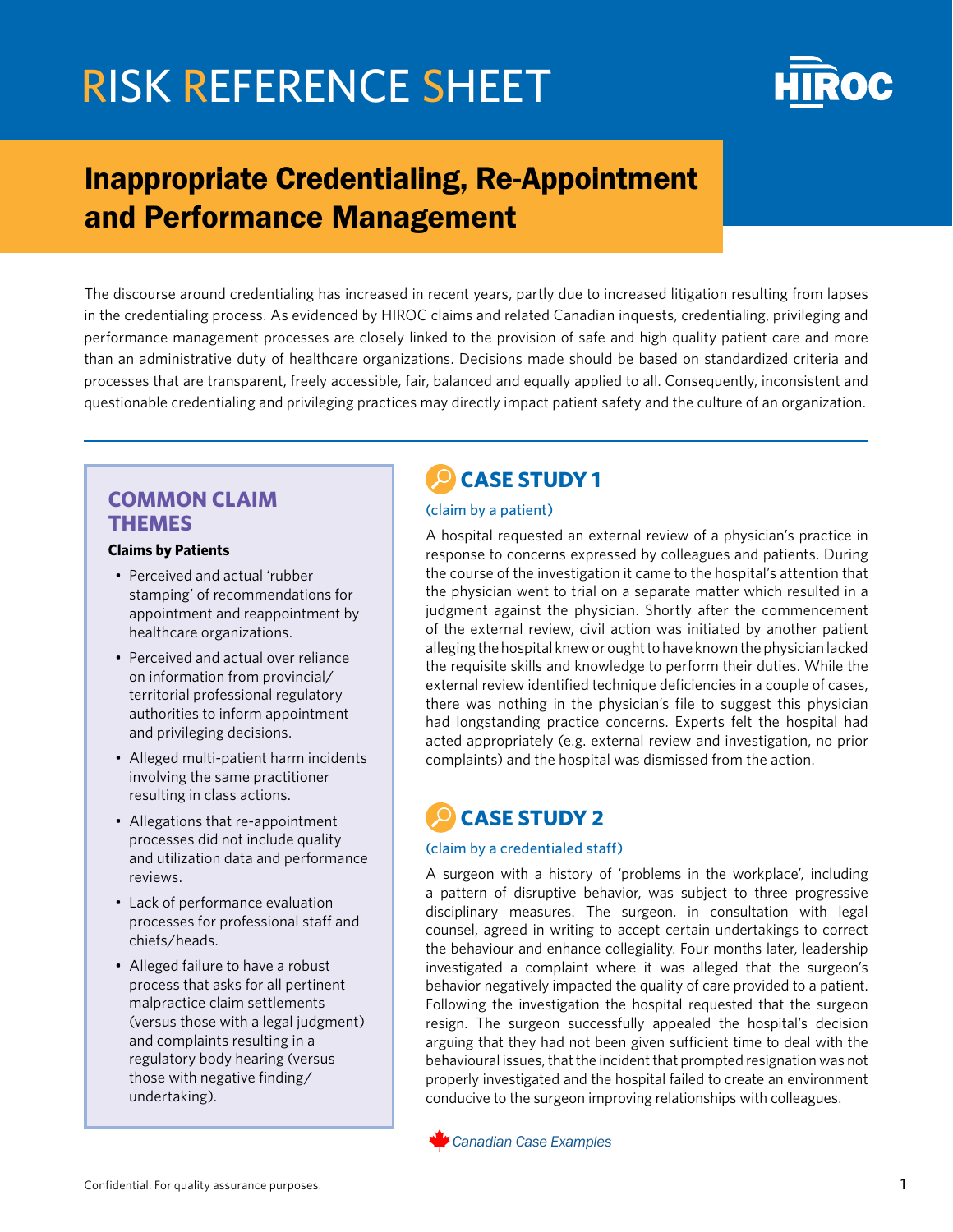

## Inappropriate Credentialing, Re-Appointment and Performance Management

### **COMMON CLAIM THEMES cont'd**

• Perceived and actual lack of independent verification of information provided by applicants.

### **Claims by Credentialing Staff**

- Allegations that appointment, re-appointment, privileging and disciplinary decisions were unreasonable, arbitrary and/or made in bad faith.
- Out-of-date professional staff by-laws.
- Breakdown in the process for revoking privileges:
	- o Not previously defined and/or not related to quality of care issues (e.g., to resolve interdisciplinary/conflicts among practitioners);
	- o Without following due process (e.g., progressive disciplinary and natural justice).
- Perceived and actual systemic tolerance of unprofessional/disruptive behaviour, in particular in surgical and obstetrical/perinatal settings.
- Lack of documentation of:
	- o Discussions with credentialed staff regarding their unprofessional and/or disruptive behavior resulting in ongoing conflicts and denial of the conversations and the behaviour;
	- o The rationale to support appointment, reappointment, privileging and disciplinary decisions.
- Perceived lack of independent verification of information provided by applicants.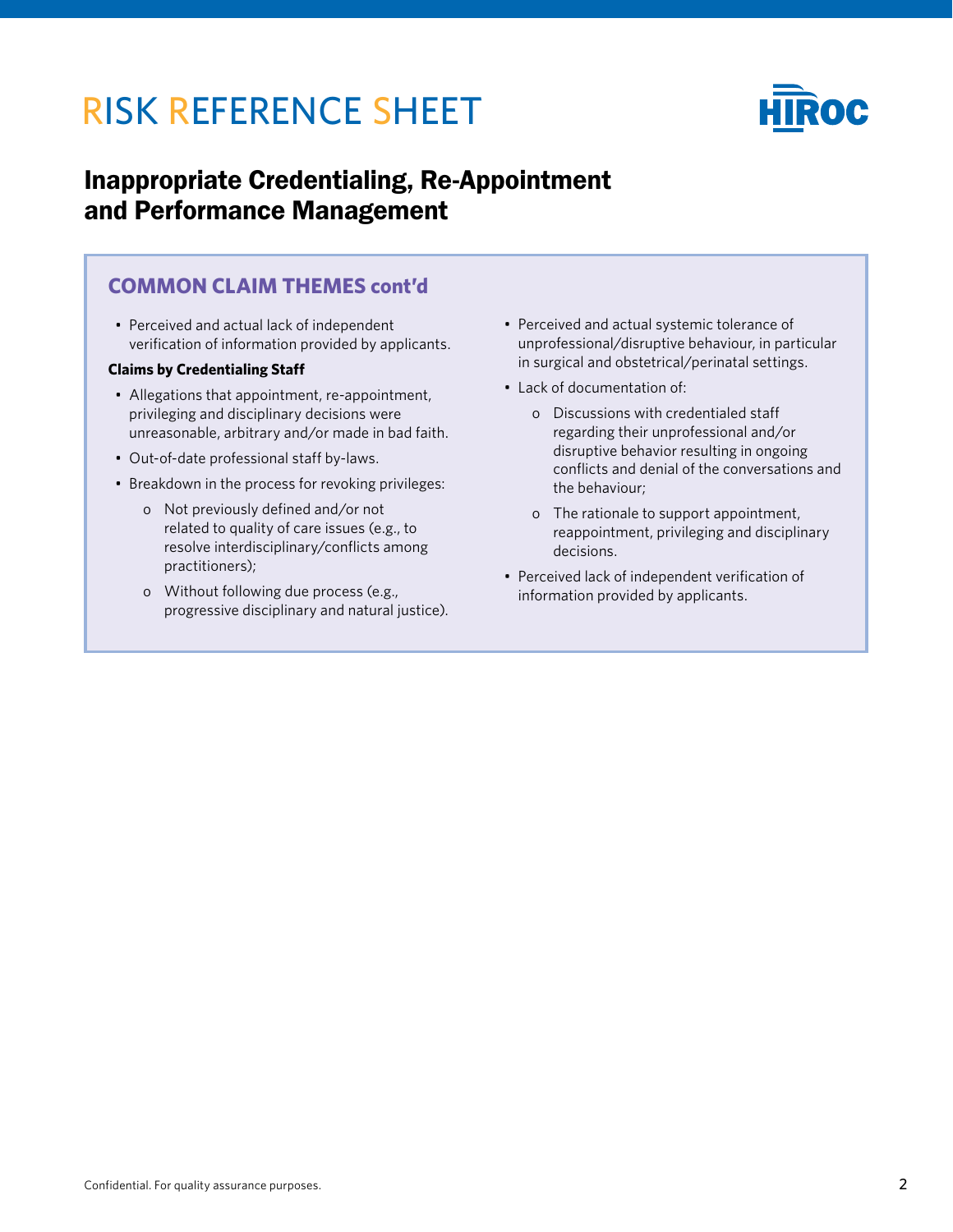

## Inappropriate Credentialing, Re-Appointment and Performance Management

## **MITIGATION STRATEGIES**

#### **Reliable Appointment, Re-Appointment and Privileging Processes**

- Ensure hospital/health region/healthcare facility credentialing processes conform to all statutory requirements.
- Ensure the written application for appointment and re-appointment require applicants to agree to disclose whether the applicant:
	- o Is involved in business or research relationships for personal profit or gain (or related financial activities) based upon their appointment or reappointment;
	- o Is named (or has been since last appointment), as a defendant in any civil legal action arising from their professional conduct, competence or capacity, including whether the claim is resolved or a judgment rendered;
	- o Is currently or has ever been involved in any regulatory body investigation resulting in a referral to a disciplinary or quality committee, and/or a decision of a regulatory body affecting the applicant's licensure or registration;
	- o Has ever been (or has been since last appointment), found liable in any Canadian or international court of competent jurisdiction as a result of a breach of the standard of care, professional misconduct, etc.;
	- o Has ever been (or has been since last appointment), charged or convicted with a criminal offence in Canada or internationally, including the reason;
	- o Has voluntarily or involuntarily relinquished any professional license or registration, terminated medical, midwifery, dental, or nurse practitioner staff membership or have had their clinical privileges restricted, reduced or removed.
- Ensure the written application for re-appointment requires the applicant to disclose continuing education courses, training and re-training.
- Adopt a standardized process for applicant background checks including:
	- o A release form to enable any third party to release information related to the applicant;
	- o Standardized criteria for references to rate the applicant;
	- o Ensuring all references are personally contacted for a verbal discussion prior to the granting of privileges.
- Implement strategies to validate the applicant's clinical competency, judgment and skills (e.g., direct observation by discipline lead, department chief clinical evaluation) prior to offering or renewing privileges to practitioners:
	- o In higher risk areas or specialty roles;
	- o With low or no patient volumes.
- Adopt a standardized process for delegating new categories of privileges whenever new technology or changes to a discipline's scope of practice are introduced.
- Maintain a registry of privileges granted to each applicant; ensure a current copy of the registry is provided to each appropriate department, service, program or clinic.
- Adopt a standardized policy for credentialed staff regarding maternity or parental and other leaves of absence including the obligations on the staff member to ensure proper coverage within the department, permitted time away from the role and the process for returning to active duties following a leave.

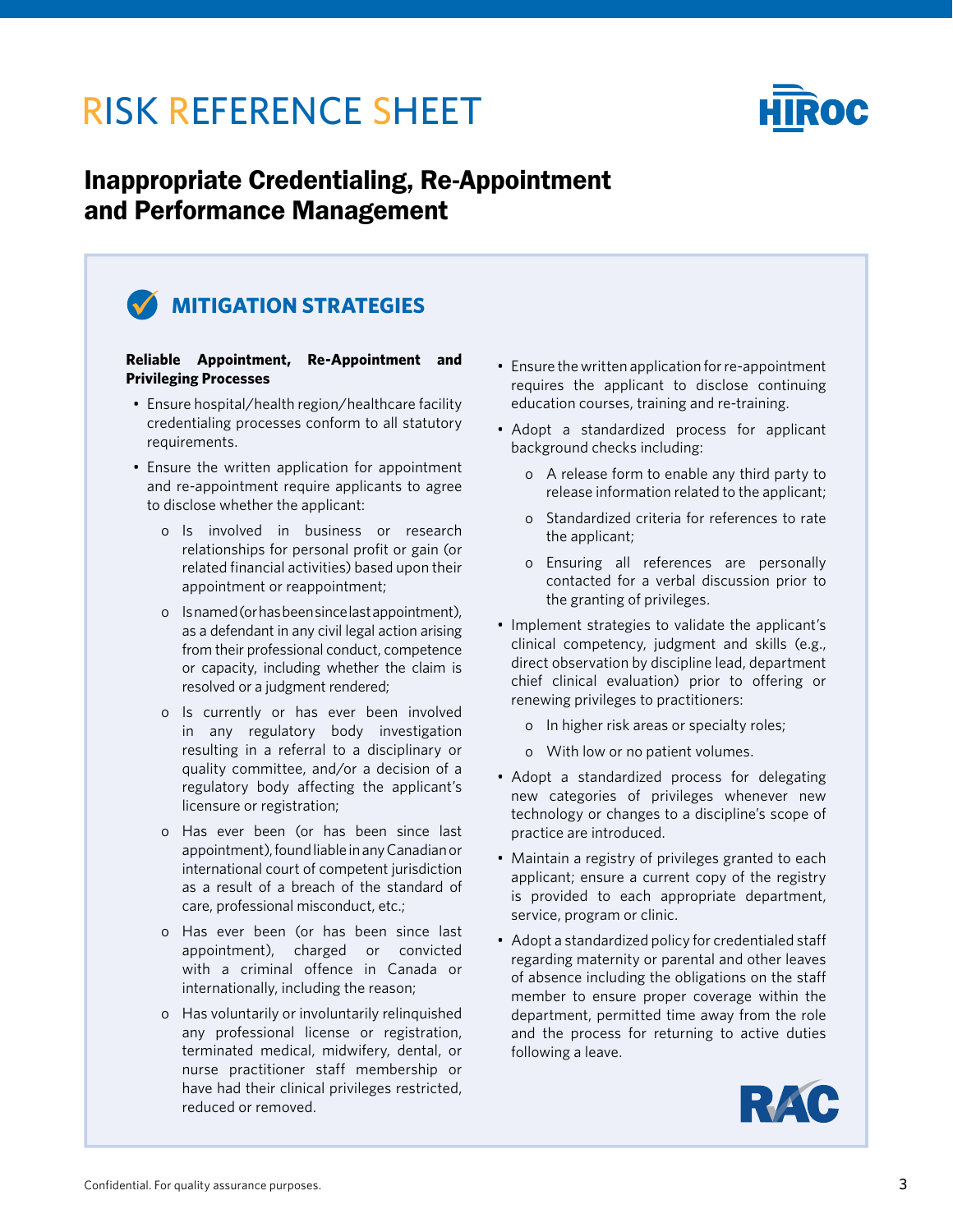

## Inappropriate Credentialing, Re-Appointment and Performance Management

- Ensure appropriate legal advice is sought before refusing or limiting an application or reapplication for privileges.
- Ensure privilege delineations are kept up-to-date and consider equipment, staffing and resources to provide the procedure or services.

#### **Performance Management and Professional Practice Evaluation Processes**

- Adopt a fair, effective and timely complaint management process for credentialed staff, including tracking and reviewing complaints to identify trends and themes.
- Ensure policies, by-laws and processes for the immediate and non-immediate suspension, restriction or revocation of privileges clearly define:
	- o The roles of the Board, Chief Executive Officer, Chief of Staff and Professional or Medical Advisory Committee (MAC);
	- o Confirmation that provincial or territorial regulatory colleges will be notified where required;
	- o Rights of the professional whose privileges are at risk of suspension, restriction or termination;
	- o Process for investigating quality of care issues and for bringing issues of concern to the attention of the Chief of Staff who can then assess whether it is a matter that ought to be considered by the MAC.
- Ensure a performance management and/or professional practice evaluation is conducted (and documented) prior to the annual reapplication and appointment renewal process.
- Implement formal strategies to minimize and address unprofessional or disruptive behaviour by credentialed staff and what will be done if such behaviour is identified (e.g., code of conduct, practitioner or physician compact or engagement agreement, just culture and

progressive approaches to interventions and consequences based on the severity of the infractions and frequency of incidents).

- Ensure complete and timely documentation of all attempts to address the credentialed staff's:
	- o Unprofessional or distributive behavior (including confirming the expectations of the disruptive practitioner in writing);
	- o Clinical skills and competency issues.

#### **Education**

• Provide ongoing education to professional staff administration and leaders (e.g., conducting performance management and peer reviews, leading teams of professionals and developing a culture of patient safety).

#### **Retention of Records**

• Adopt best practices for the retention, storage and destruction of applications for appointment and re-appointments and professional practice reviews.

#### **Monitoring and Measurement**

- Implement formal strategies to monitor compliance with the facility's appointment, privileging, reappointment and professional practice evaluation processes.
- Prior to obtaining an external review of an applicant or credentialed staff's practices or records (e.g., required due to lack of internal expertise, new technology or conflict of interest), consider whether the investigation should be carried out through a quality assurance or legally protected forum; obtain risk management and legal advice where indicated.